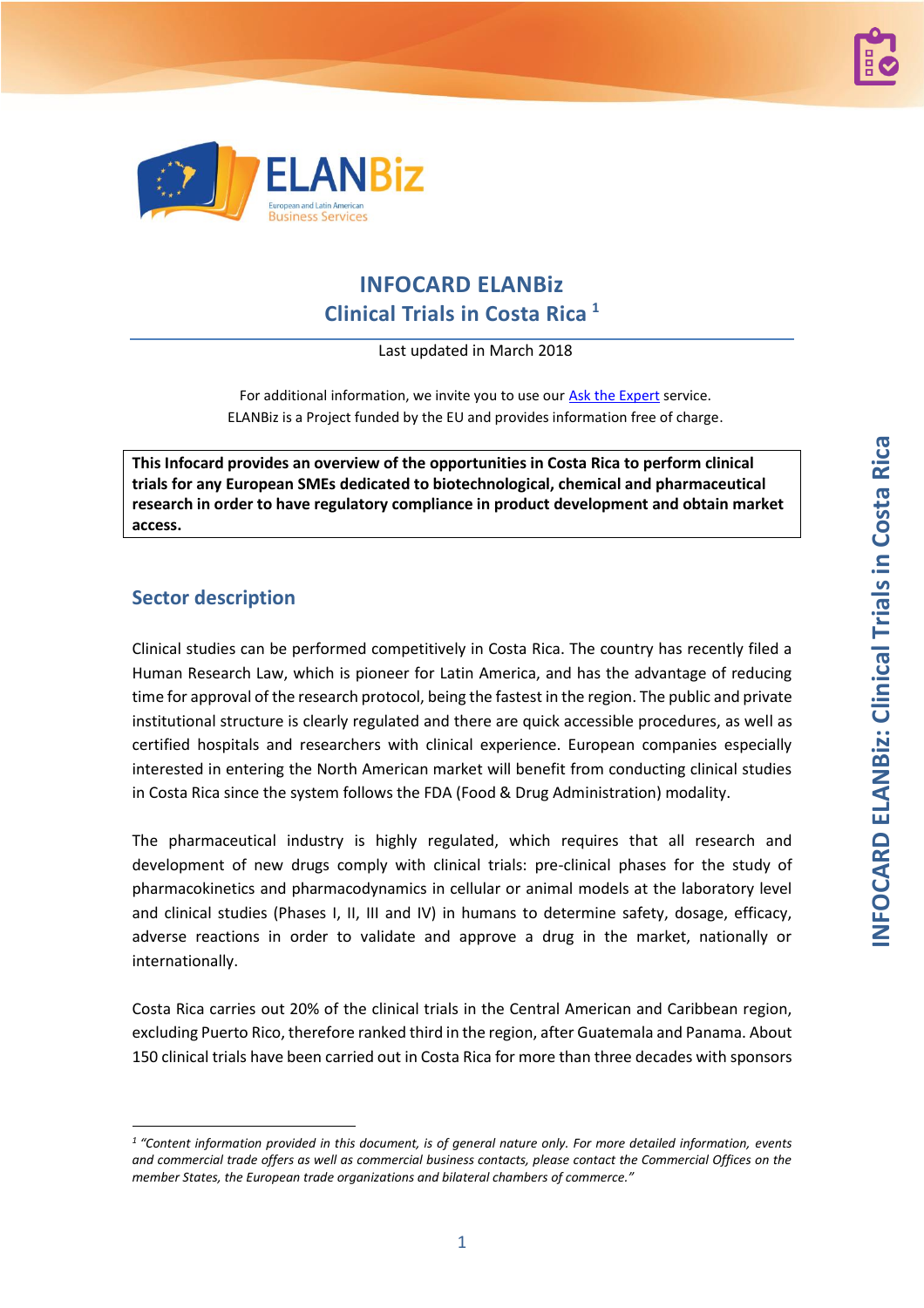

from European multinational companies such as Roche, Novartis, and GlaxoSmithKline, as well as US-origin, such as Pfizer, among others.

The country has the complete chain of institutional and legal structure with international trajectory, including public and private contract management organizations (SMOs: Site Management Organization), contract research organizations (CROs: Contract Research Organization). At the regulatory level, the institutional structure is established through the National Health Research Council (CONIS) of the Ministry of Health, the scientific ethics committees (CECs) and hospitals with international accreditation. The research companies follow the Good Practices of Clinical Trials according to ICH. The National Insurance Institute, in turn, grants a liability insurance policy for sponsors to protect the institutions and patients involved. See section "[Institutional Structure](#page-4-0)".

At the legal level, Costa Rica has consolidated a solid legal framework since it enacted the Human Research Law (No. 9234 of 2014) and its corresponding Regulation (No. 39061-S of 2015), being the 1st country in Latin America that has a human research law. See section "Law & Regulation for Clinical Trials".

Among the **success factors of Costa Rica** for conducting biomedical research, the speed in the approval of the clinical trial research protocol by the CEC stands out (on an average of 2 months). In addition, other success factors are:

- a. An educated population that understands their voluntary involvement in a research project
- b. A varied ethnicity
- c. The public and private health system of international recognition
- d. Comparable health indices with developed countries, and
- e. Qualified staff

1

**Due to the characteristics of the population, the opportunity niche for European companies to perform clinical trials in Costa Rica is in the area of diagnostic investigations and therapies in cancer.**

While in Latin America two thirds of the region carries out mainly clinical trials in Phase III (see publication in Sectio[n Links of Interest:](#page-9-0) "Clinical Trials in Latin America"), in Costa Rica the clinical trials that are carried out regularly are Phases I, II and  $III<sup>2</sup>$ .

2

<sup>2</sup> Phases I, II, III consist of different stages of validation of tests carried out in humans: - Phase I: Evaluates the safety, tolerance and safe dosage range of the medication in experimental groups of 20 and 50 volunteers (usually healthy patients)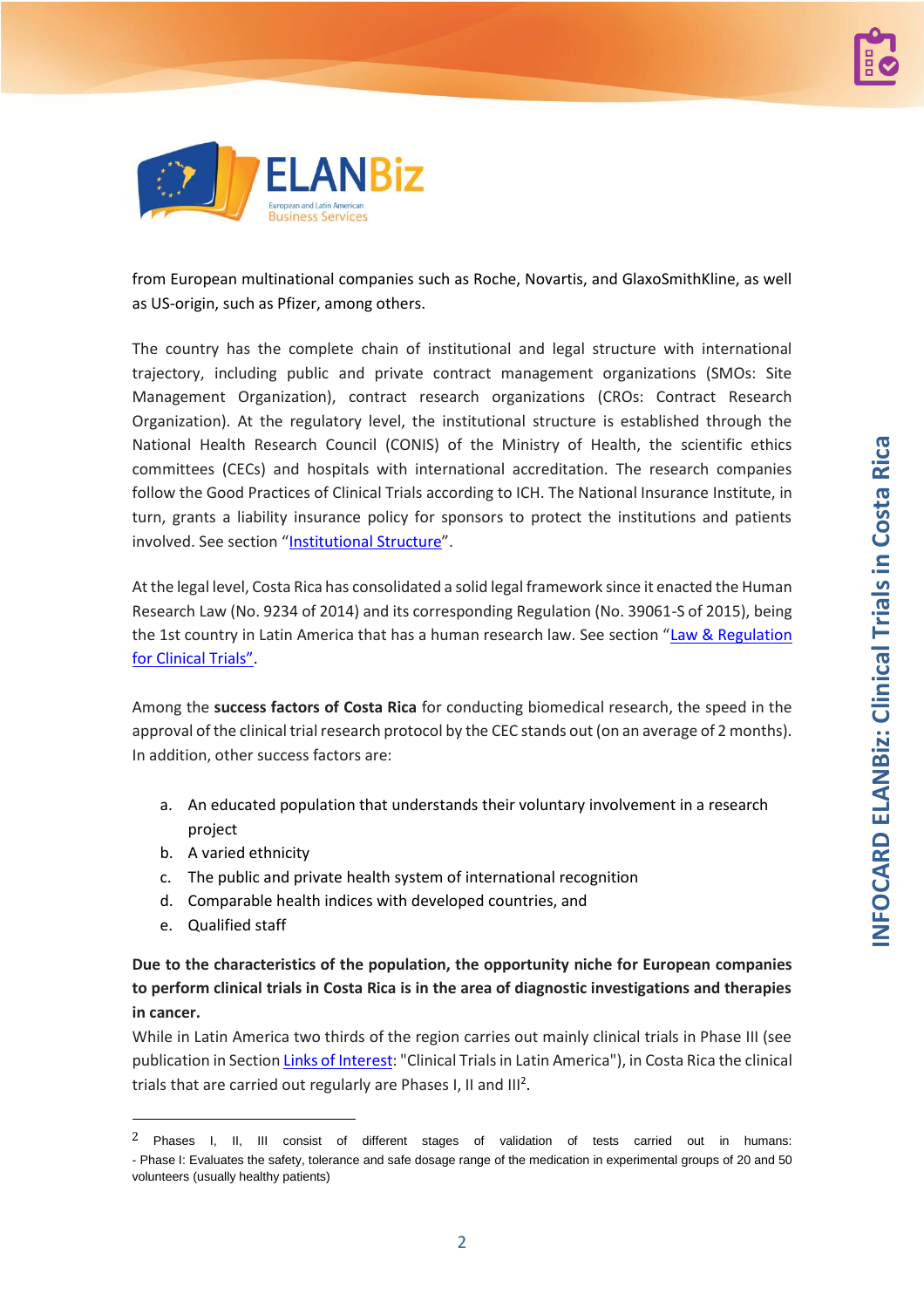

## **Law & Regulation for Clinical Trials**

Biomedical research in Costa Rica is regulated by Law 9234 "Biomedical Research Regulatory Law" and its corresponding regulation (link in Spanish only):

#### • **Law 9234 (April 2014)**

1

[http://www.pgrweb.go.cr/scij/Busqueda/Normativa/Normas/nrm\\_texto\\_completo.aspx?para](http://www.pgrweb.go.cr/scij/Busqueda/Normativa/Normas/nrm_texto_completo.aspx?param1=NRTC&nValor1=1&nValor2=77070&nValor3=96424&strTipM=TC) [m1=NRTC&nValor1=1&nValor2=77070&nValor3=96424&strTipM=TC](http://www.pgrweb.go.cr/scij/Busqueda/Normativa/Normas/nrm_texto_completo.aspx?param1=NRTC&nValor1=1&nValor2=77070&nValor3=96424&strTipM=TC)

#### • **Regulation 39061-S (July 2015)**

[http://www.pgrweb.go.cr/scij/Busqueda/Normativa/Normas/nrm\\_texto\\_completo.aspx?para](http://www.pgrweb.go.cr/scij/Busqueda/Normativa/Normas/nrm_texto_completo.aspx?param1=NRTC&nValor1=1&nValor2=81213&nValor3=103450&strTipM=TC) [m1=NRTC&nValor1=1&nValor2=81213&nValor3=103450&strTipM=TC](http://www.pgrweb.go.cr/scij/Busqueda/Normativa/Normas/nrm_texto_completo.aspx?param1=NRTC&nValor1=1&nValor2=81213&nValor3=103450&strTipM=TC)

The new law describes biomedical research as a way to develop knowledge on human health. It can be observational, epidemiological, or non-interventional (experimental), clinical or interventional. The law states that health research in which human beings participate must be governed by the principles of respect for the dignity of the people, providing benefit, nonmaleficence, autonomy and distributive justice. Likewise, participation in biomedical research should always be voluntary, thus participants are not be remunerated.

The participation of an individual in a clinical research will require the expressed, specific, written and signed consent or fingerprinting of the patient or its legal representative. In addition, clinical research involving a person with legal incapacity or a minor may only be carried out when the results are expected to produce real and direct benefits for their health.

A notable factor of the new law is the creation of means for the support of the National Council for Health Research (CONIS) as an organ of the Ministry of Health in charge of ensuring the quality of research and its strict adherence to human rights. All approved clinical research must pay a 3% CONIS canon fee to initiate trials. It should be noted that European companies that wish to carry out research in collaboration with a state university in Costa Rica can take advantage of the exemption of the canon when the principal investigator is contracted by a state

<sup>-</sup>Phase II: Evaluates efficacy and safety of the new medicine. Group of voluntary patients of 100 and 300 people. -Phase III: Confirms the efficacy of the new drug by comparison with placebo or existing marketed treatments and determines long-term safety. Group of hundreds to thousands of patient volunteers.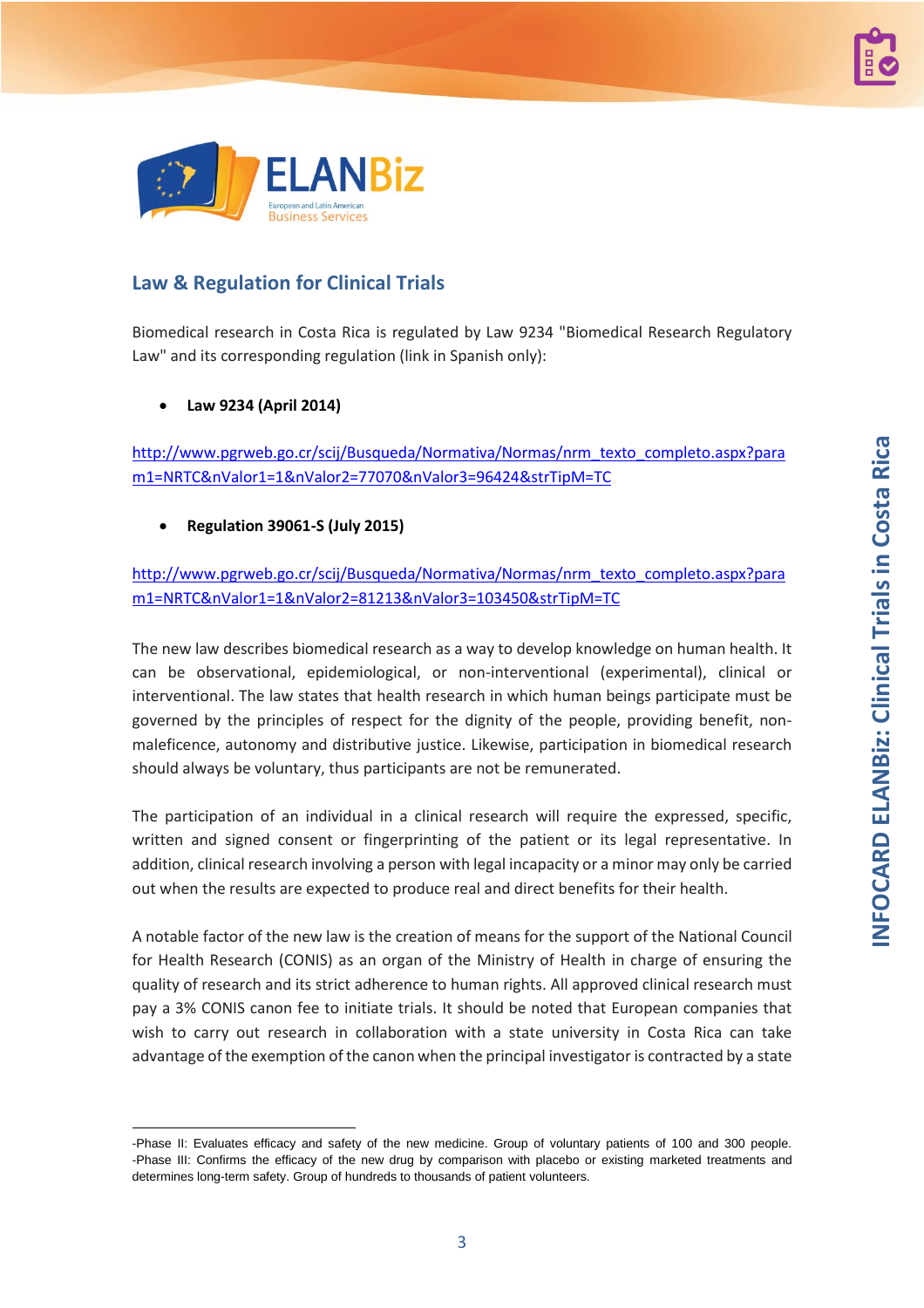



university centre. This is not valid for public health centres such as the Costa Rican Social Security Fund or the surveillance and research centres for diseases such as INCIENSA.

Other remarkable elements of the Law are:

- Allows the transfer of biological samples when the study is multi-center. Must comply with the UN3373 Standard that certifies the laboratory for the transport of biological material (IATA)
- Trials with children are allowed only when a real and direct health benefit can be anticipated
- Patient registration for the clinical trial voluntarily, without remuneration
- Ensures that the sponsor provides free medication to the participant during the investigation and, sometimes, also after the conclusion of the investigation
- Prior approval of the CEC it is required as a prerequisite for initiation; there must guarantee that the contract research organization does not have conflict of interest with the sponsor and does not receive any gratuities
- Public or private CECs can approve the investigation in a single instance, unlike before in which there were two instances
- Requires the joint guarantee of sponsor with the contract research organization to comply with the provisions of the law
- Allows for exchange of biological samples when research is multi-centered. Must comply with the Norm UN3373 that certifies the laboratory for transport of biological material (IATA)

The regulation for this Law establishes the accreditation of the CECs and of the contract research organizations. Likewise, it indicates the approval process of investigations according to the following scheme:

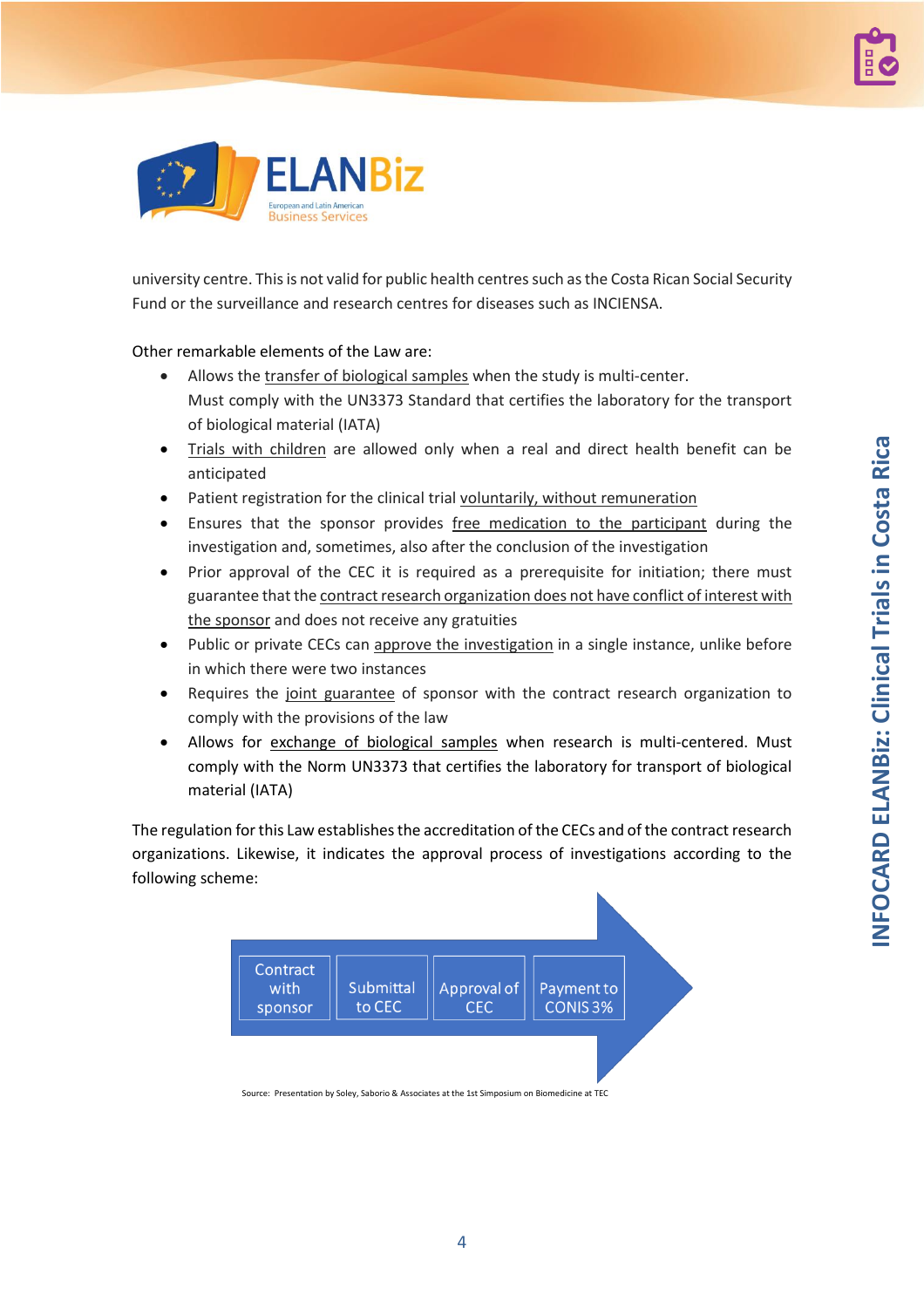



Costa Rica distinguishes itself from other Latin American countries in the speed of the process for research protocol approval, which can be approved in just 2 months, providing a unique competitive advantage throughout the region.

## <span id="page-4-0"></span>**Institutional Structure**

The following chart describes the hierarchical order of the public and private institutional entities involved and regulated under the law and regulation of clinical trials in Costa Rica:



Source: Presentation by Soley, Saborio & Associates at the 1st Simposium on Biomedicine at TEC

The activities and responsibilities of each entity is described below, as well how they are related to each other for carrying out clinical trials:

#### • **Ministry of Health of Costa Rica**

The Ministry of Health of Costa Rica is the governing body of health responsible for ensuring and generating policies that promote the best quality of health for the population, while having the power to retain goods at customs or in the market if they represent a risk to health. Link to Ministry of Health website:



<https://www.ministeriodesalud.go.cr/index.php/estructura-organizacional>

#### • **CONIS**

CONIS is the National Health Research Council (CONIS) which was created under the Law 9234 for Biomedical Research. According to Article 34 "*The National Health*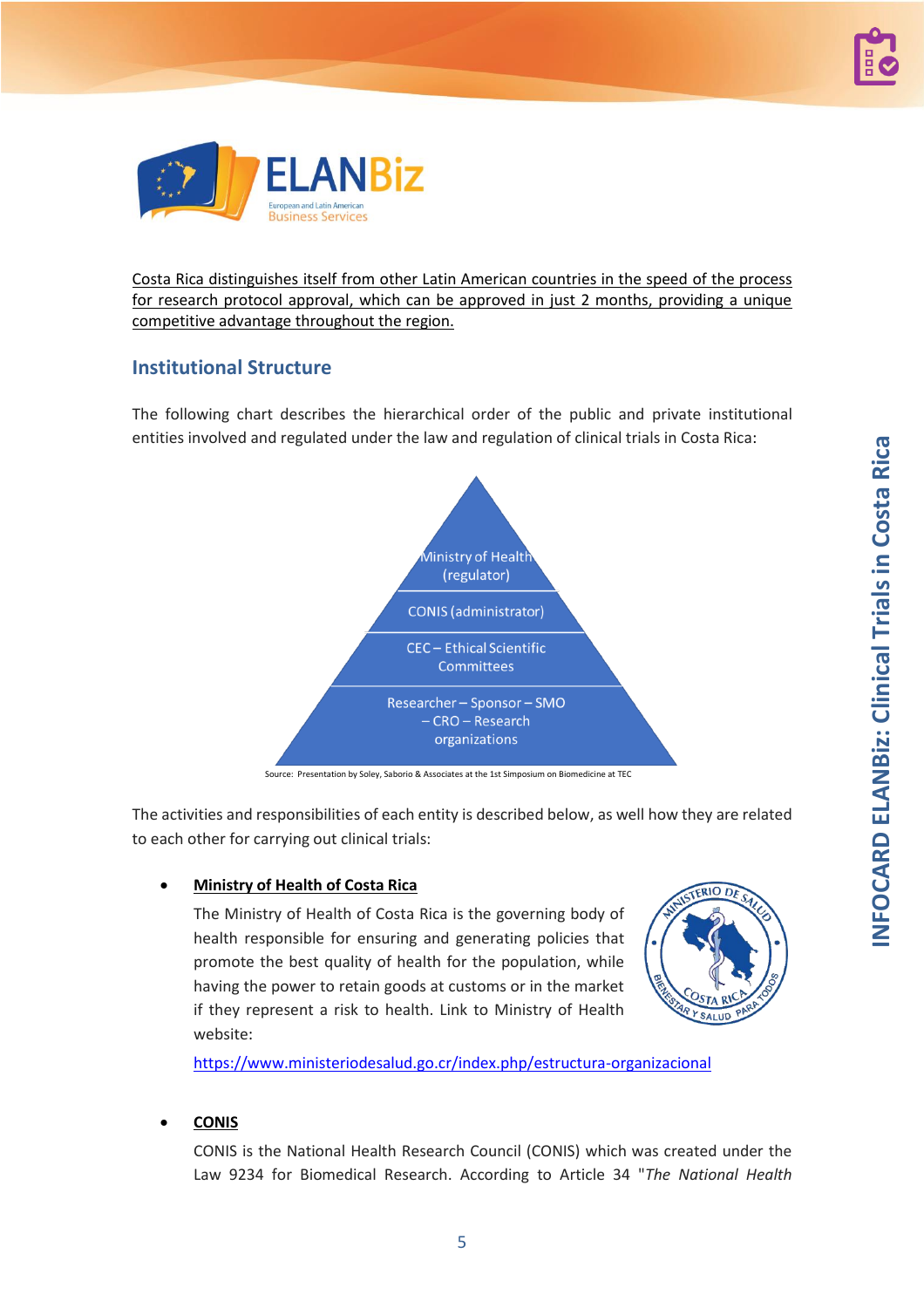



*Research Council, hereinafter CONIS, is created as an independent, multidisciplinary body, of ethical, technical and scientific nature, responding to the Ministry of Health with a degree of maximum deconcentration and with instrumental legal personality".* The purposes of the CONIS are established in Article 35 of the same Law that says "*CONIS must guarantee the quality of the investigations and its strict adherence to human rights. Its members must act with absolute independence of criteria, avoiding in their decisions the influence of political and commercial interests*."

CONIS is the national regulatory authority that oversees the quality, safety, efficacy and safety of products of sanitary interest, in order to contribute to the protection and improvement of the health of the population.

Link to CONIS[: https://www.ministeriodesalud.go.cr/index.php/consejos/conis](https://www.ministeriodesalud.go.cr/index.php/consejos/conis) [https://www.ministeriodesalud.go.cr/index.php/regulacion-de-la-salud/autoridad](https://www.ministeriodesalud.go.cr/index.php/regulacion-de-la-salud/autoridad-reguladora-de-medicamentos)[reguladora-de-medicamentos](https://www.ministeriodesalud.go.cr/index.php/regulacion-de-la-salud/autoridad-reguladora-de-medicamentos)

#### • **CEC**

A scientific ethics committee (CEC) is in charge of reviewing, supervising and approving clinical trials. It can be public or private; composed of an independent committee of doctors, statesmen and members of the community. CEC's responsibilities are to ensure that the studies are ethical, protect the rights and welfare of the participants and ensure that the risks are reasonable compared to the potential benefits.

The country has many CECs, one of which is the [Comité Ético Científico](http://vinv.ucr.ac.cr/comite-etico-cientifico) de la Universidad de [Costa Rica,](http://vinv.ucr.ac.cr/comite-etico-cientifico) (CEC of the public University of Costa Rica), for example, created on June, 22nd, 2000. It serves as a research tool for the research carried out at that University as well as the following list of activities:

- Evaluate ethically and scientifically the clinical studies, in an independent, competent and timely manner, free of political, institutional, scientific and market influence
- Establish ethical guidelines for research involving human beings
- Follow up on approved research trials
- Recommend to the Vice-Rector of Research in the event of suspension if any investigation fails to comply with ethical principles, violates legal provisions or causes serious harm to the participants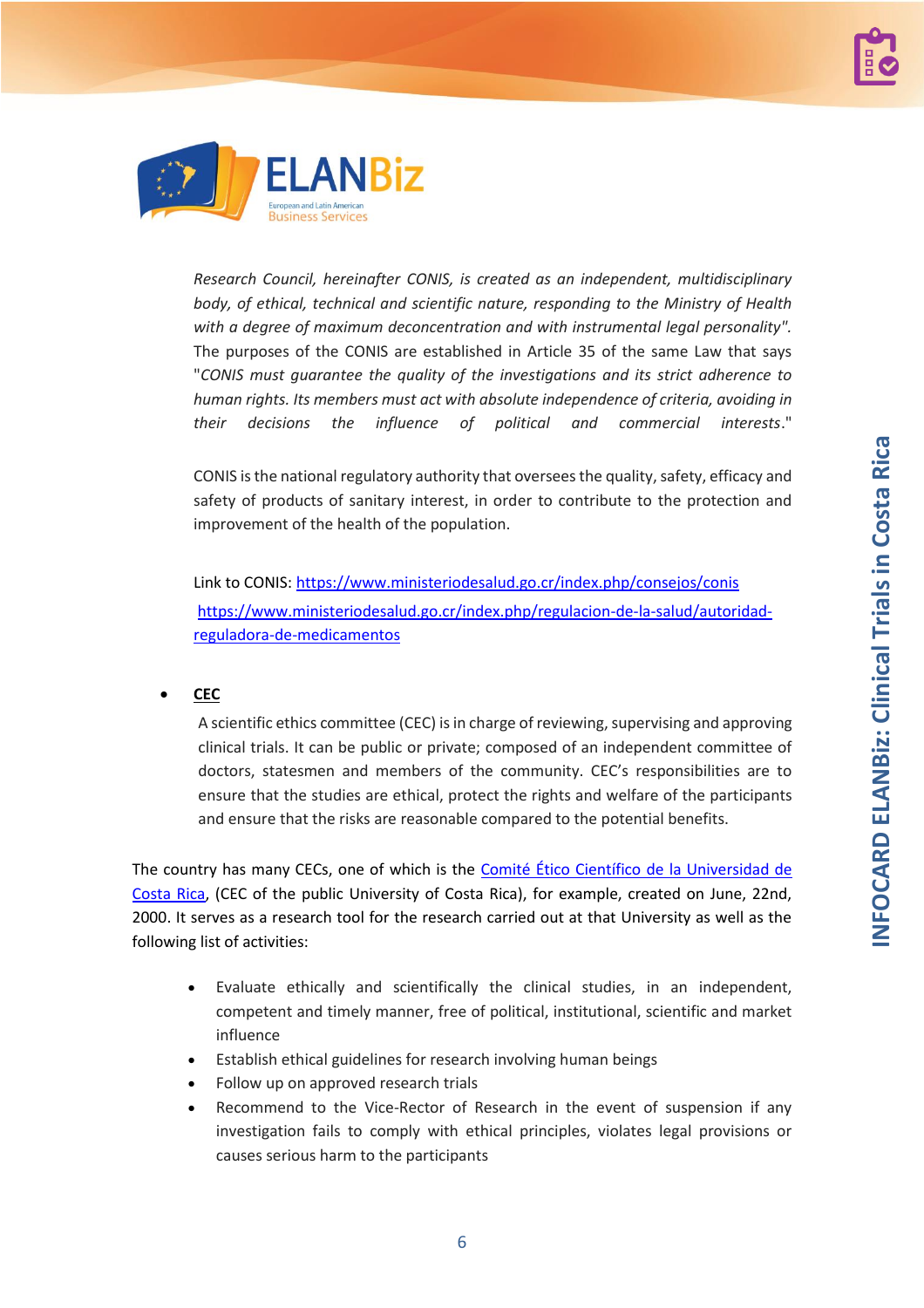**INFOCARD ELANBiz: Clinical Trials in Costa Rica INFOCARD ELANBiz: Clinical Trials in Costa Rica**

# • Dissemination and training of researchers on bioethics and research ethics

## **Contract research organizations and Site Management Organizations (CRO, SMO)**

In Costa Rica there are several public and private site management organizations (SMOs) and contract research organizations (CROs) established with a trajectory of several decades, among which some are listed below. For more information, the following link provides a list of all the investigations carried out by types of diseases[: www.ensayosclinicoscostarica.com](http://www.ensayosclinicoscostarica.com/)

#### • **ICIC Instituto Costarricense de Investigaciones Clínicas.**

The National Institute of Clinical Research (ICI) is a private institution founded in 1991 dedicated to the full cycle of clinical trials research (SMO, CRO, the only private CEC). This organization promotes clinical research in Latin America, having completed more than 150 Phases II to IV

studies in both adults and children in various areas of medicine. ICIC has developed a solid teaching program for the training of physicians, members of ethical scientific committees, and health personnel on topics of Bioethics, Good Clinical Practices since the beginning of this program in 1998. This organization seeks to promote the creation of more clinical research centers through a network program called LARENET.

Link: [http://cec-icic.com/el\\_instituto.php](http://cec-icic.com/el_instituto.php)

#### • **INCIENSA – Investigación Observacional Epidemiológica**

The Costa Rican Institute for Research and Education in Nutrition and Health (INCIENSA) is a public institution belongs to the Office of the Minister of Health and has the following responsibilities:

- Prevent and control priority public health problems, through the development of specialized epidemiological surveillance systems
- Carry out public health research to generate knowledge that supports decision-making

7

• Transfer the knowledge generated through teaching and communication processes

Link[: http://www.inciensa.sa.cr/](http://www.inciensa.sa.cr/)

#### • **ICIMED – Investigación en Ciencias Médicas**







**Business Services** 

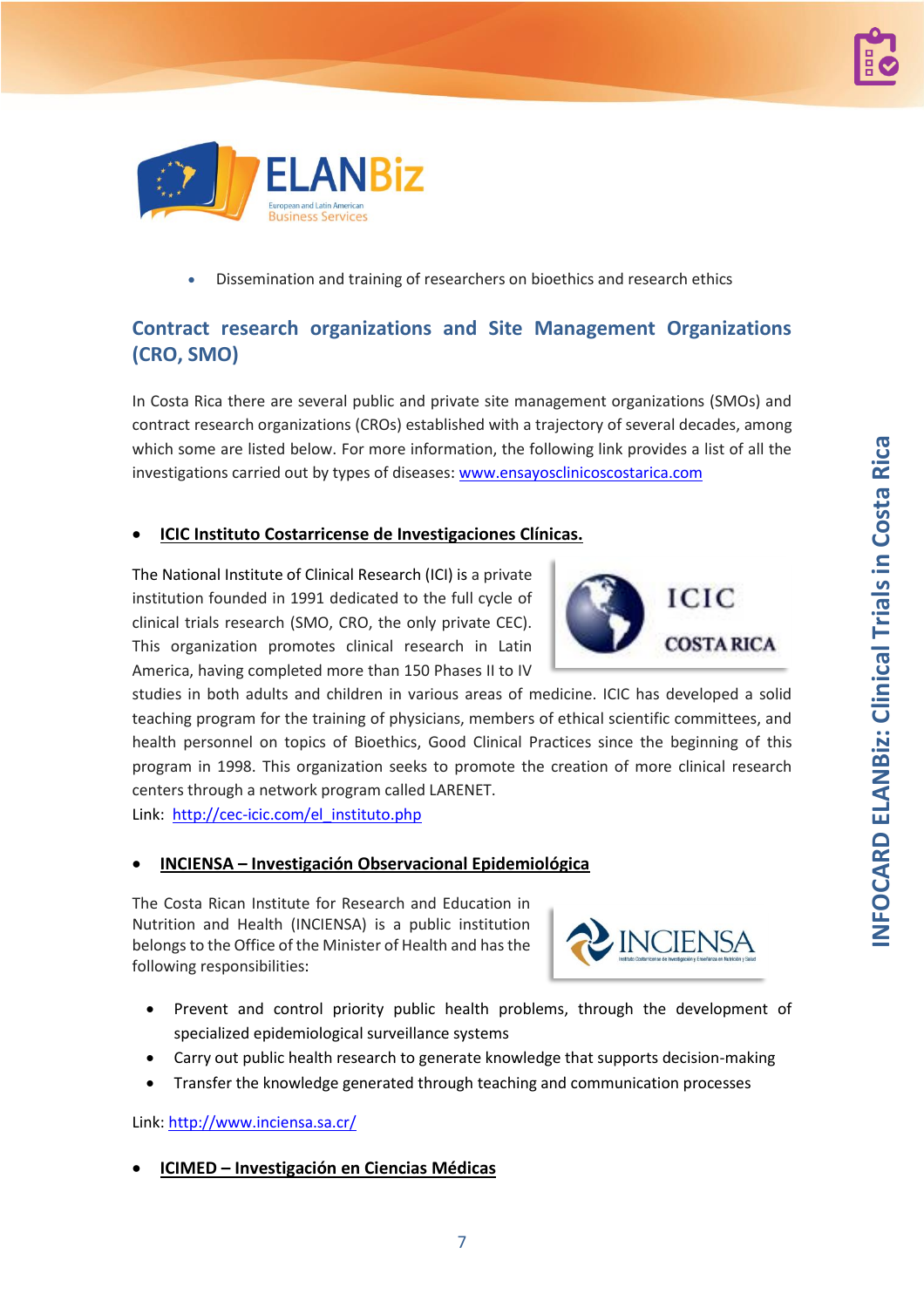



The Medical Sciences Research Institute is a Site Management Organization (SMO) that subscribes a private contract with the sponsor, the contract research organization and / or the



researchers for carrying out any of the in the execution of the clinical trial. Enlace: <http://www.icimed.cr/>

#### **Research Institutions**

Research contract management organizations are responsible for managing all resources, patients, information management, etc. These coordinate the clinical trials agreement with the doctors and patients of the hospitals in the administration of the medication and the data collection. In Costa Rica there are two private hospitals that have international accreditation according to the Joint Commission International [\(http://www.jointcommissioninternational.org\)](http://www.jointcommissioninternational.org/):

- [Hospital Clinica Biblica](https://www.health-tourism.com/medical-centers/hospital-clinica-biblica/)
- **[CIMA Hospital](https://www.health-tourism.com/medical-centers/hospital-cima-san-jose/)**

#### **Legal Infrastructure**

The following are some of the law firms that have experience in participating in the legal aspects of the practice of clinical trials in Costa Rica, among others:

- Bufete Soley, Saborío & Asociados [http://www.soley-saborio.com](http://www.soley-saborio.com/)
- Bufete Zurcher, Odio & Raven [http://www.zurcherodioraven.com](http://www.zurcherodioraven.com/)
- Bufete Facio y Cañas <http://www.fayca.com/>
- **Bufete AriasLaw** [http://www.ariaslaw.co.cr](http://www.ariaslaw.co.cr/)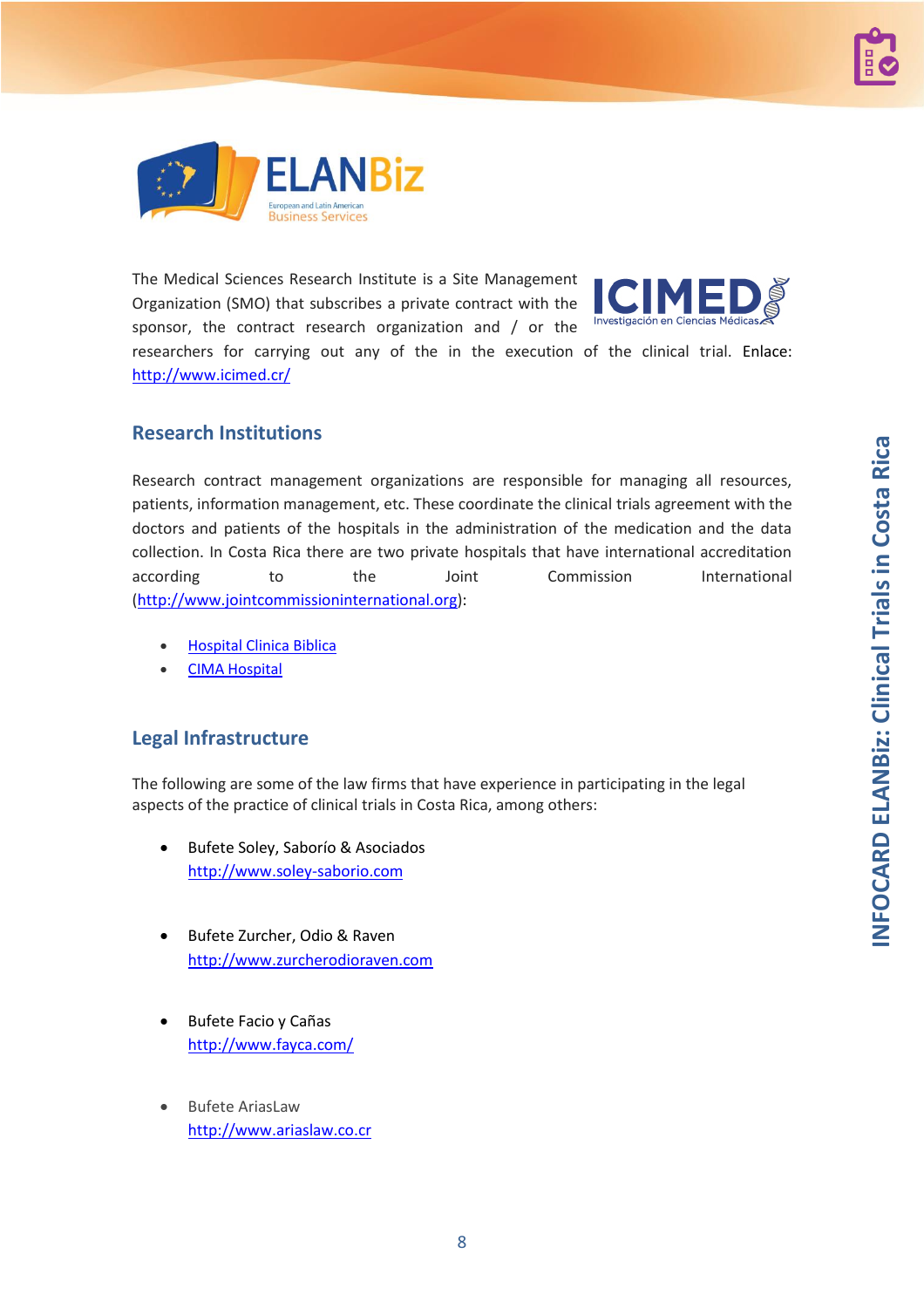

# **Examples of clinical trials that have concluded:**

Clinical trials carried out in Costa Rica have been performed with sponsors of large pharmaceutical companies such as ROCHE, GlaxoSmithKline, Astra Zeneca, Pfizer, Merck, Johnson & Johnson, Novartis, Amgen, Janssen Cilag, Elli Lilly, Abbott, among others. Most of the research is listed in <https://www.ensayosclinicoscostarica.com/>

Some 150 clinical trials conducted in Costa Rica are listed in international publications, such as: <https://clinicaltrials.gov/ct2/search/map?map=CA>

Costa Rica carries out 20% of the clinical trials in the Central American and Caribbean region, excluding Puerto Rico, therefore ranked third in the region, after Guatemala and Panama.

Costa Rica has also participated in international studies with world reference organizations in collaboration with local institutions such as, the National Institute of Health (NIH of the USA) with ICIC and the World Health Organization (WHO) with INCIENSA of Costa Rica and ROCHE. In this way clinical trials in Costa Rica have helped to reveal information about pandemic diseases, such as AIDS, cervical cancer, stomach cancer, asthma, diabetes, hypertension, among others. Some contributions of Costa Rican research to world health is listed in the Annex.

# **Examples of European or American companies that trusted their clinical trials in Costa Rica:**



We Innovate Healthcare